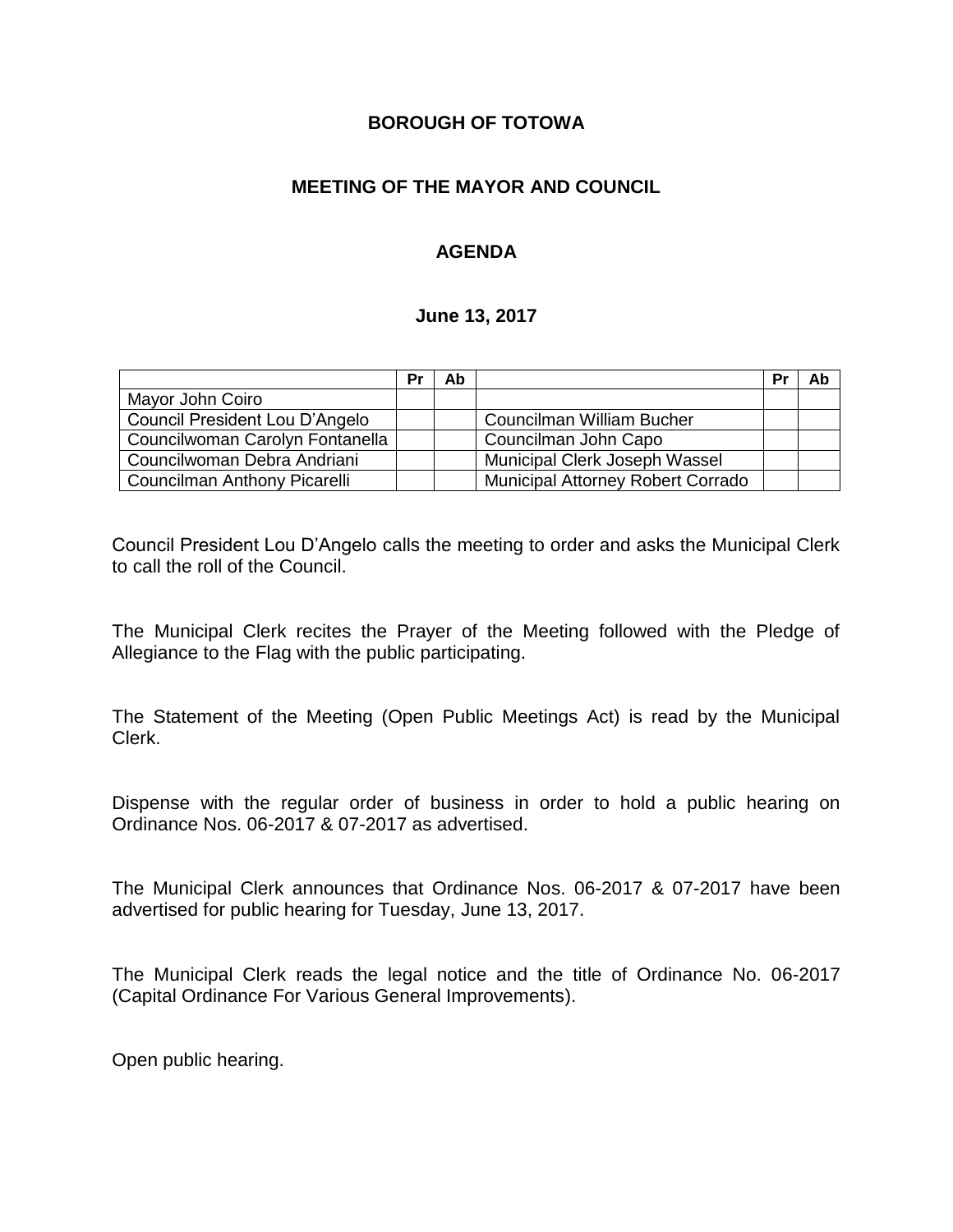Council President D'Angelo asks if any citizens wish to be heard on Ordinance No. 06- 2017.

# **CITIZENS HEARD:**

Close public hearing.

The Municipal Clerk reads Ordinance No. 06-2017 by title.

Adopt Ordinance No. 06-2017.

The Municipal Clerk reads the legal notice and the title of Ordinance No. 07-2017 (Capital Ordinance For Sewer Main Improvements).

Open public hearing.

Council President D'Angelo asks if any citizens wish to be heard on Ordinance No. 07- 2017.

#### **CITIZENS HEARD:**

Close public hearing.

The Municipal Clerk reads Ordinance No. 07-2017 by title.

Adopt Ordinance No. 07-2017.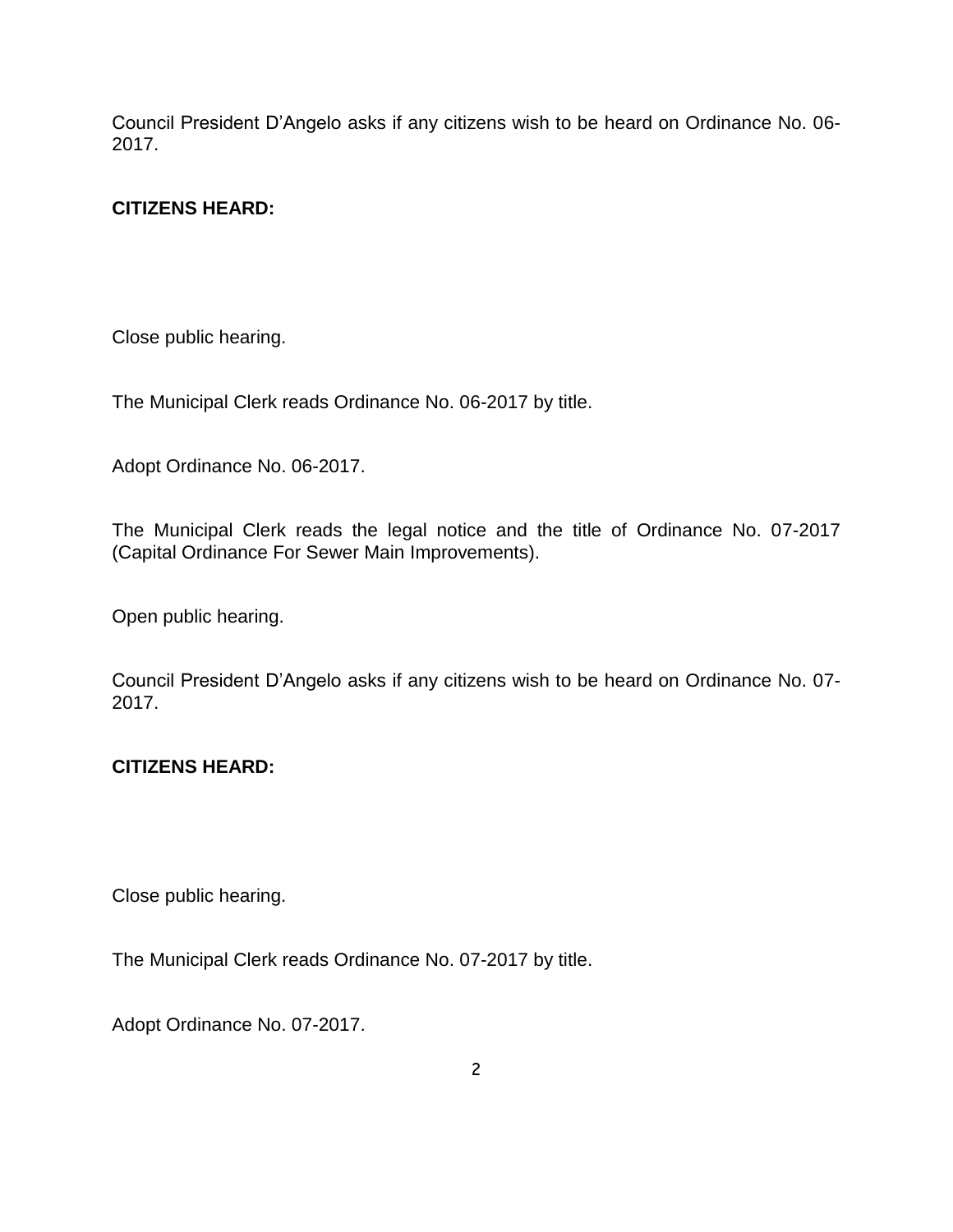Revert to the regular order of business.

Report from Members of the Council, Municipal Clerk and Municipal Attorney.

**CITIZENS HEARD:**

Minutes of the Mayor and Council for the meeting of May 23, 2017.

# **COMMITTEE ON FINANCE: PICARELLI, D'ANGELO, FONTANELLA.**

Resolution No. 2017-13 for the payment of bills.

Resolution authorizing the Treasurer to issue refunds to various property owners due to overpayment of 2<sup>nd</sup> Quarter 2017 taxes.

Resolution Authorizing Settlement Of The 2012, 2013, 2014, 2015, 2016 And 2017 Tax Appeals Entitled 4 Taft Road V. Borough Of Totowa.

Resolution Authorizing Settlement Of The 2013, 2014, 2015, 2016 And 2017 Tax Appeals Entitled L.B. Company V. Borough Of Totowa.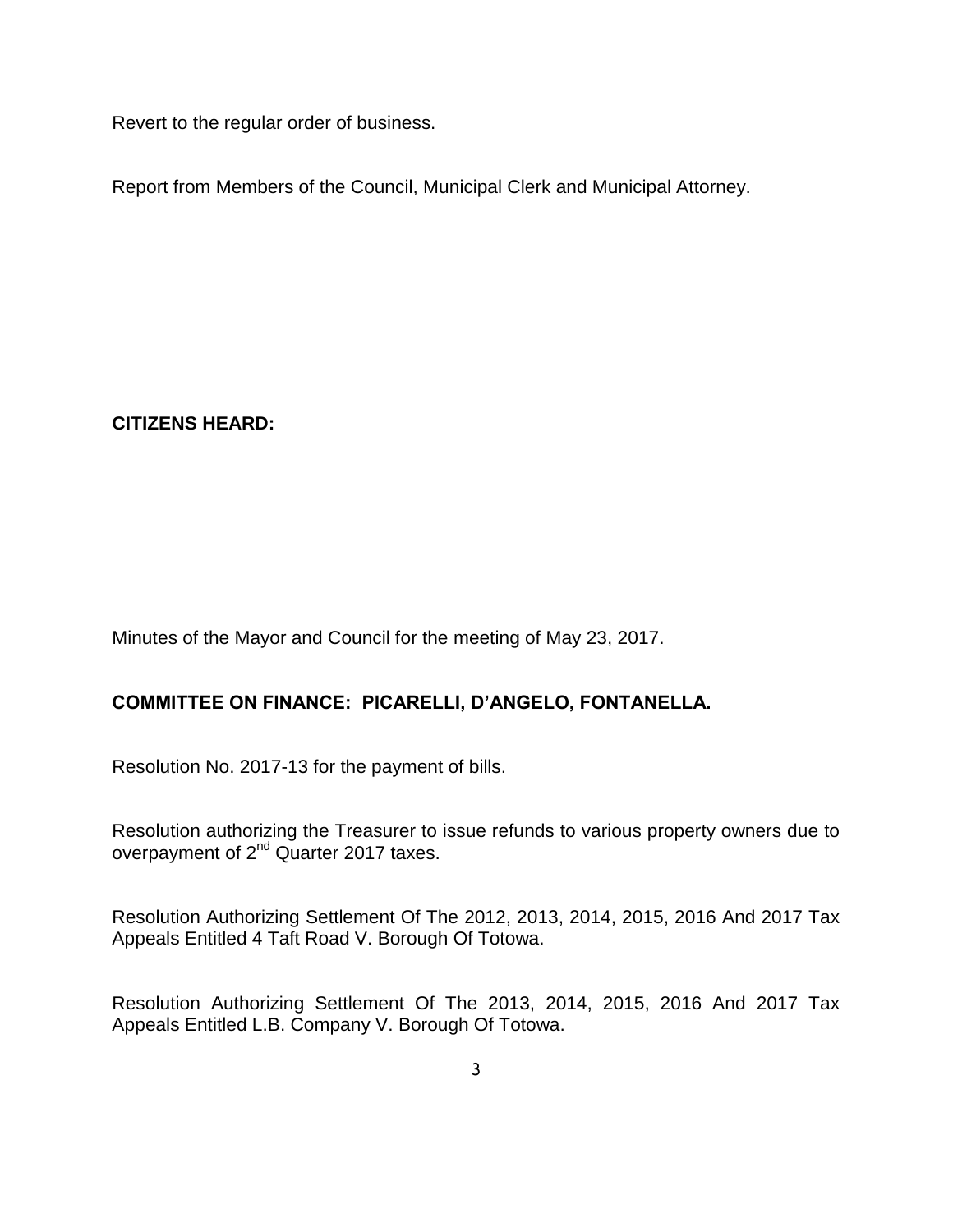Resolution Authorizing Settlement Of The 2015 Tax Appeal Entitled Hasar LLC V. Borough Of Totowa.

Resolution Authorizing Settlement Of The 2011, 2012, 2013, 2014, 2015, 2016 And 2017 Tax Appeals Entitled Marbil Realty V. Borough Of Totowa.

Resolution Certifying That The Governing Body Has Complied With N.J.A.C. 5:30-6.5 Pertaining To The Annual Audit.

Recommendation of the Committee to appoint a Prosecutor's Assistant.

Appointment by the Council President.

Confirm the appointment.

# **COMMITTEE ON PUBLIC SAFETY: D'ANGELO, FONTANELLA, BUCHER.**

Recommendation of the Committee to appoint a First Aid Director.

Appointment by the Council President.

Confirm the appointment.

Approve payment of the annual garage rent for 2017 to Volunteer Fire Company No. 1 and to Riverview Park Fire Company, Inc.

Approve Agreement between the Borough of Totowa and Rizwan Sherazi to participate in the Volunteer Tuition Credit Program pursuant to P.L. 1998, c. 145 and authorize the Mayor and Municipal Clerk to execute the same.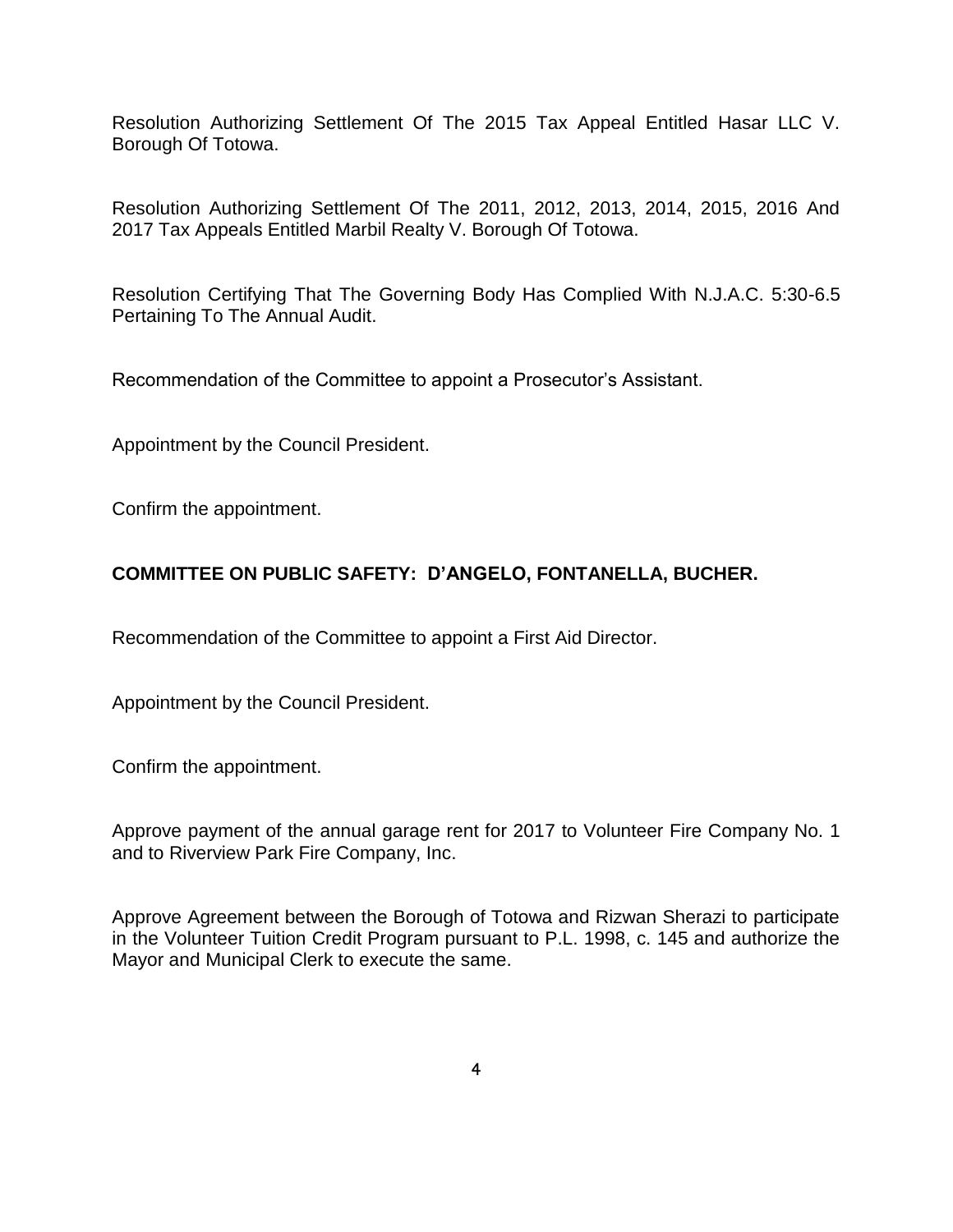### **COMMITTEE ON PUBLIC WORKS: BUCHER, CAPO, PICARELLI.**

Resolution Authorizing Settlement Agreement With The New Jersey Department Of Environmental Protection.

Letter from the New Jersey Department of Transportation advising that the Borough has been selected to receive funding from their FY 2017 Municipal Aid Program for Jefferson Place and Raphael Road in the amount of \$200,000.

#### **COMMITTEE ON ENG. & PUB. PROPERTY: FONTANELLA, ANDRIANI, D'ANGELO.**

No report.

#### **COMMITTEE ON LIAISON & INSPECTION: ANDRIANI, BUCHER, CAPO.**

Resolution Of The Borough Of Totowa, In The County Of Passaic, New Jersey Authorizing The Redevelopment Agreement Between The Borough And The Redeveloper Pursuant To The Local Redevelopment And Housing Law, N.J.S.A. 40A:12a-1, Et Seq.

#### **COMMITTEE ON LEG. & ORDINANCES: CAPO, PICARELLI, ANDRIANI.**

Application For Social Affair Permit from the State Of New Jersey Division Of Alcoholic Beverage Control for the BPOE #2111 Passaic Valley Elks to be held on June 16, 2017 from 6:00 p.m. – 1:00 a.m.

Application For Social Affair Permit from the State of New Jersey Division Of Alcoholic Beverage Control for the Macedonian Orthodox Church "St. Nikola" for September 8, (Rain Date September 15<sup>th</sup>), 2017 from 6:00-10:00 p.m., September 9, (Rain Date September 16<sup>th</sup>), 2017 from 12:00—10:00 p.m. and September 10, (September 17<sup>th</sup>), 2017 from 12:00—8:00 p.m.